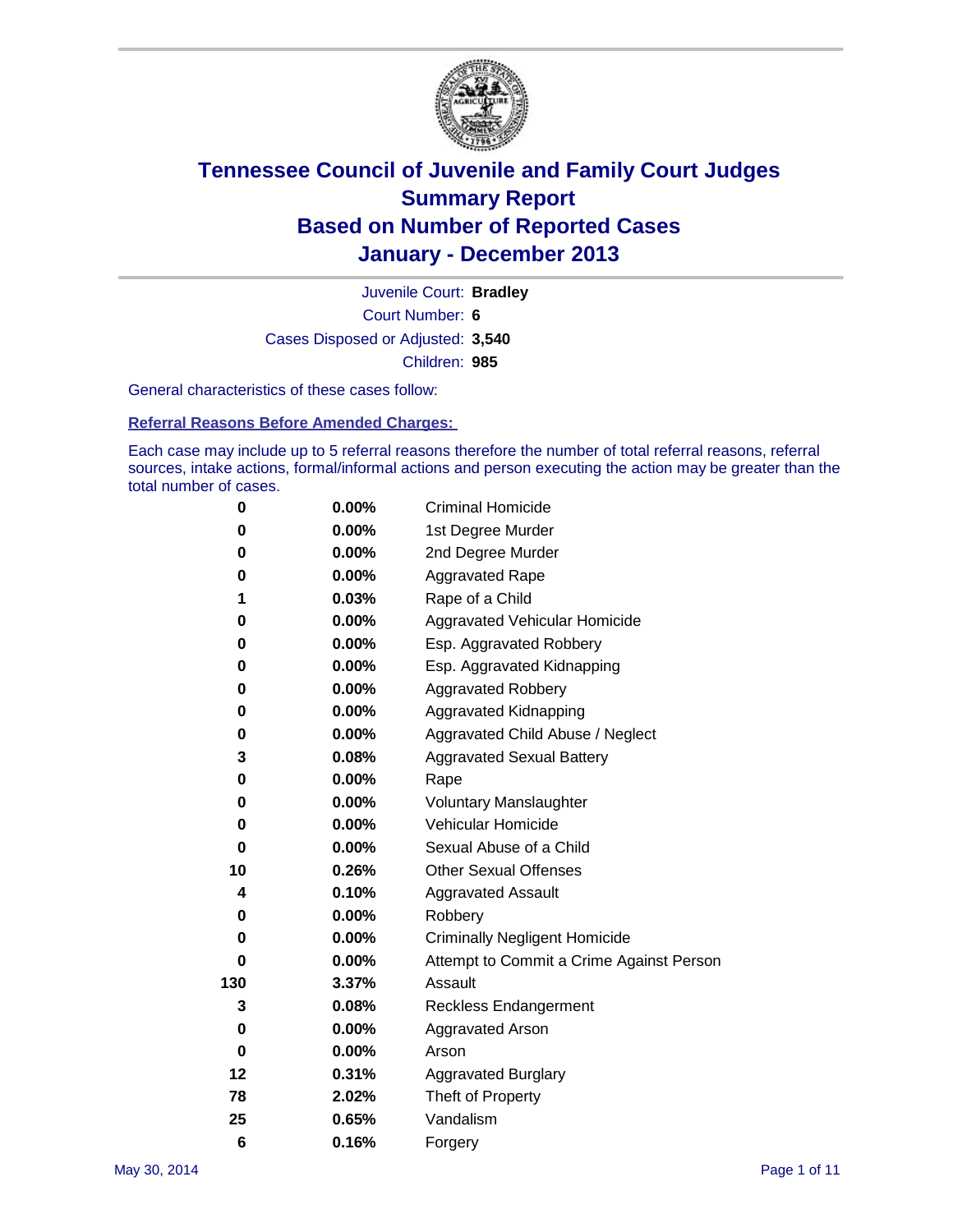

Court Number: **6** Juvenile Court: **Bradley** Cases Disposed or Adjusted: **3,540** Children: **985**

#### **Referral Reasons Before Amended Charges:**

Each case may include up to 5 referral reasons therefore the number of total referral reasons, referral sources, intake actions, formal/informal actions and person executing the action may be greater than the total number of cases.

| 0           | 0.00%    | <b>Worthless Checks</b>                                     |
|-------------|----------|-------------------------------------------------------------|
| 0           | 0.00%    | Illegal Possession / Fraudulent Use of Credit / Debit Cards |
| 15          | 0.39%    | <b>Burglary</b>                                             |
| 4           | 0.10%    | Unauthorized Use of a Vehicle                               |
| 0           | 0.00%    | <b>Cruelty to Animals</b>                                   |
| $\bf{0}$    | 0.00%    | Sale of Controlled Substances                               |
| 13          | 0.34%    | <b>Other Drug Offenses</b>                                  |
| 77          | 2.00%    | Possession of Controlled Substances                         |
| $\pmb{0}$   | $0.00\%$ | <b>Criminal Attempt</b>                                     |
| $\mathbf 2$ | 0.05%    | Carrying Weapons on School Property                         |
| $\pmb{0}$   | 0.00%    | Unlawful Carrying / Possession of a Weapon                  |
| 4           | 0.10%    | <b>Evading Arrest</b>                                       |
| 0           | 0.00%    | Escape                                                      |
| 1           | 0.03%    | Driving Under Influence (DUI)                               |
| 15          | 0.39%    | Possession / Consumption of Alcohol                         |
| 8           | 0.21%    | Resisting Stop, Frisk, Halt, Arrest or Search               |
| $\mathbf 2$ | 0.05%    | <b>Aggravated Criminal Trespass</b>                         |
| 5           | 0.13%    | Harassment                                                  |
| 0           | 0.00%    | Failure to Appear                                           |
| 7           | 0.18%    | Filing a False Police Report                                |
| $\mathbf 2$ | 0.05%    | Criminal Impersonation                                      |
| 92          | 2.39%    | <b>Disorderly Conduct</b>                                   |
| 1           | 0.03%    | <b>Criminal Trespass</b>                                    |
| 14          | 0.36%    | <b>Public Intoxication</b>                                  |
| $\bf{0}$    | 0.00%    | Gambling                                                    |
| 30          | 0.78%    | <b>Traffic</b>                                              |
| $\bf{0}$    | $0.00\%$ | <b>Local Ordinances</b>                                     |
| 16          | 0.42%    | Violation of Wildlife Regulations                           |
| 0           | $0.00\%$ | Contempt of Court                                           |
| 116         | 3.01%    | Violation of Probation                                      |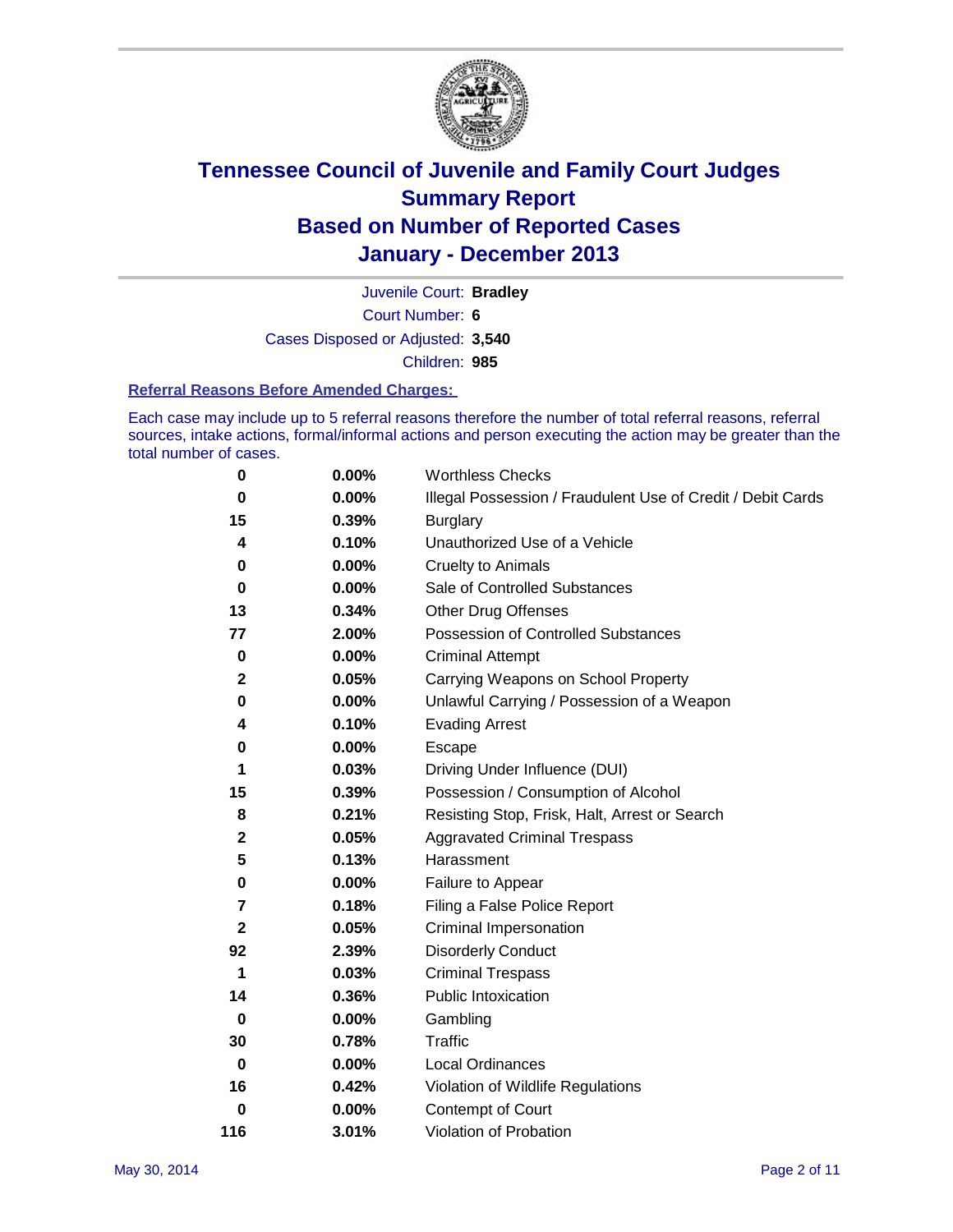

Court Number: **6** Juvenile Court: **Bradley** Cases Disposed or Adjusted: **3,540** Children: **985**

#### **Referral Reasons Before Amended Charges:**

Each case may include up to 5 referral reasons therefore the number of total referral reasons, referral sources, intake actions, formal/informal actions and person executing the action may be greater than the total number of cases.

| 3,855    | 100.00%  | <b>Total Referrals</b>                 |
|----------|----------|----------------------------------------|
| 39       | 1.01%    | Other                                  |
| 0        | 0.00%    | <b>Consent to Marry</b>                |
| 0        | 0.00%    | <b>Request for Medical Treatment</b>   |
| 0        | 0.00%    | Child Support                          |
| 0        | 0.00%    | Paternity / Legitimation               |
| 0        | 0.00%    | Visitation                             |
| 0        | 0.00%    | Custody                                |
| 0        | 0.00%    | <b>Foster Care Review</b>              |
| 0        | 0.00%    | <b>Administrative Review</b>           |
| 2,505    | 64.98%   | <b>Judicial Review</b>                 |
| 0        | 0.00%    | Violation of Informal Adjustment       |
| 0        | $0.00\%$ | <b>Violation of Pretrial Diversion</b> |
| 0        | 0.00%    | <b>Termination of Parental Rights</b>  |
| 0        | 0.00%    | Dependency / Neglect                   |
| 0        | $0.00\%$ | <b>Physically Abused Child</b>         |
| 0        | 0.00%    | Sexually Abused Child                  |
| 3        | 0.08%    | Violation of Curfew                    |
| 30       | 0.78%    | Violation of a Valid Court Order       |
| 17       | 0.44%    | Possession of Tobacco Products         |
| $\bf{0}$ | 0.00%    | Out-of-State Runaway                   |
| 89       | 2.31%    | In-State Runaway                       |
| 284      | 7.37%    | Truancy                                |
| 184      | 4.77%    | <b>Unruly Behavior</b>                 |
| 8        | 0.21%    | Violation of Aftercare                 |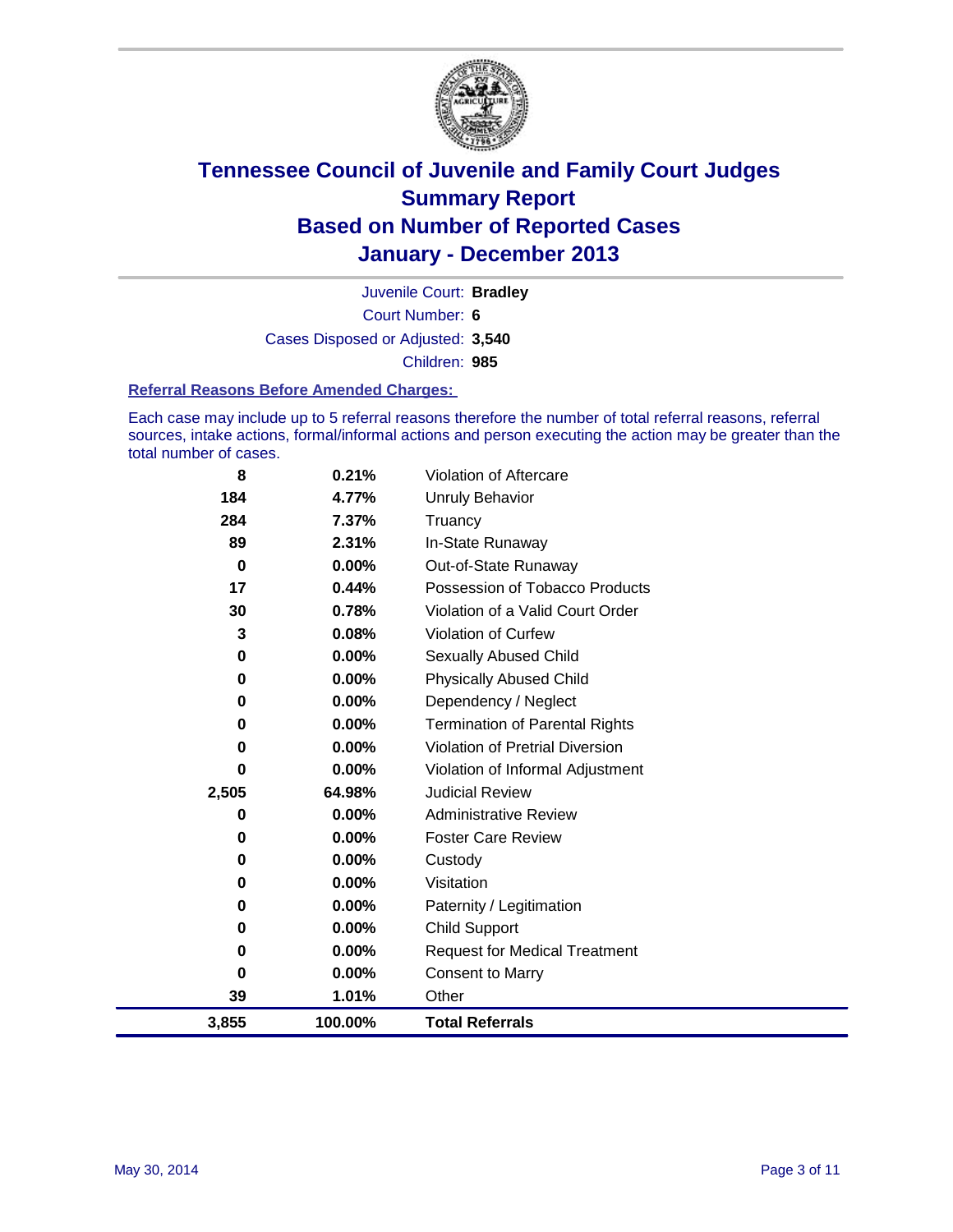

|                            |                                   | Juvenile Court: Bradley           |
|----------------------------|-----------------------------------|-----------------------------------|
|                            |                                   | Court Number: 6                   |
|                            | Cases Disposed or Adjusted: 3,540 |                                   |
|                            |                                   | Children: 985                     |
| <b>Referral Sources: 1</b> |                                   |                                   |
| 838                        | 21.74%                            | Law Enforcement                   |
| 45                         | 1.17%                             | Parents                           |
| 4                          | 0.10%                             | <b>Relatives</b>                  |
| 0                          | $0.00\%$                          | Self                              |
| 14                         | $0.36\%$                          | School                            |
| 0                          | $0.00\%$                          | <b>CSA</b>                        |
| 31                         | 0.80%                             | <b>DCS</b>                        |
| 0                          | $0.00\%$                          | <b>Other State Department</b>     |
| 0                          | $0.00\%$                          | <b>District Attorney's Office</b> |

| 3,855 | 100.00% | <b>Total Referral Sources</b> |  |
|-------|---------|-------------------------------|--|
| 8     | 0.21%   | Other                         |  |
| 0     | 0.00%   | <b>Unknown</b>                |  |
| 0     | 0.00%   | Hospital                      |  |
| 0     | 0.00%   | Child & Parent                |  |
| 53    | 1.37%   | Victim                        |  |
| 0     | 0.00%   | <b>Other Court</b>            |  |
| 0     | 0.00%   | Social Agency                 |  |
| 2,862 | 74.24%  | <b>Court Staff</b>            |  |
|       |         |                               |  |

### **Age of Child at Referral: 2**

| 985 | 100.00%  | <b>Total Child Count</b> |
|-----|----------|--------------------------|
| 0   | $0.00\%$ | <b>Unknown</b>           |
| 8   | 0.81%    | Ages 19 and Over         |
| 217 | 22.03%   | Ages 17 through 18       |
| 319 | 32.39%   | Ages 15 through 16       |
| 209 | 21.22%   | Ages 13 through 14       |
| 92  | 9.34%    | Ages 11 through 12       |
| 140 | 14.21%   | Ages 10 and Under        |
|     |          |                          |

<sup>1</sup> If different than number of Referral Reasons (3855), verify accuracy of your court's data.

<sup>2</sup> One child could be counted in multiple categories, verify accuracy of your court's data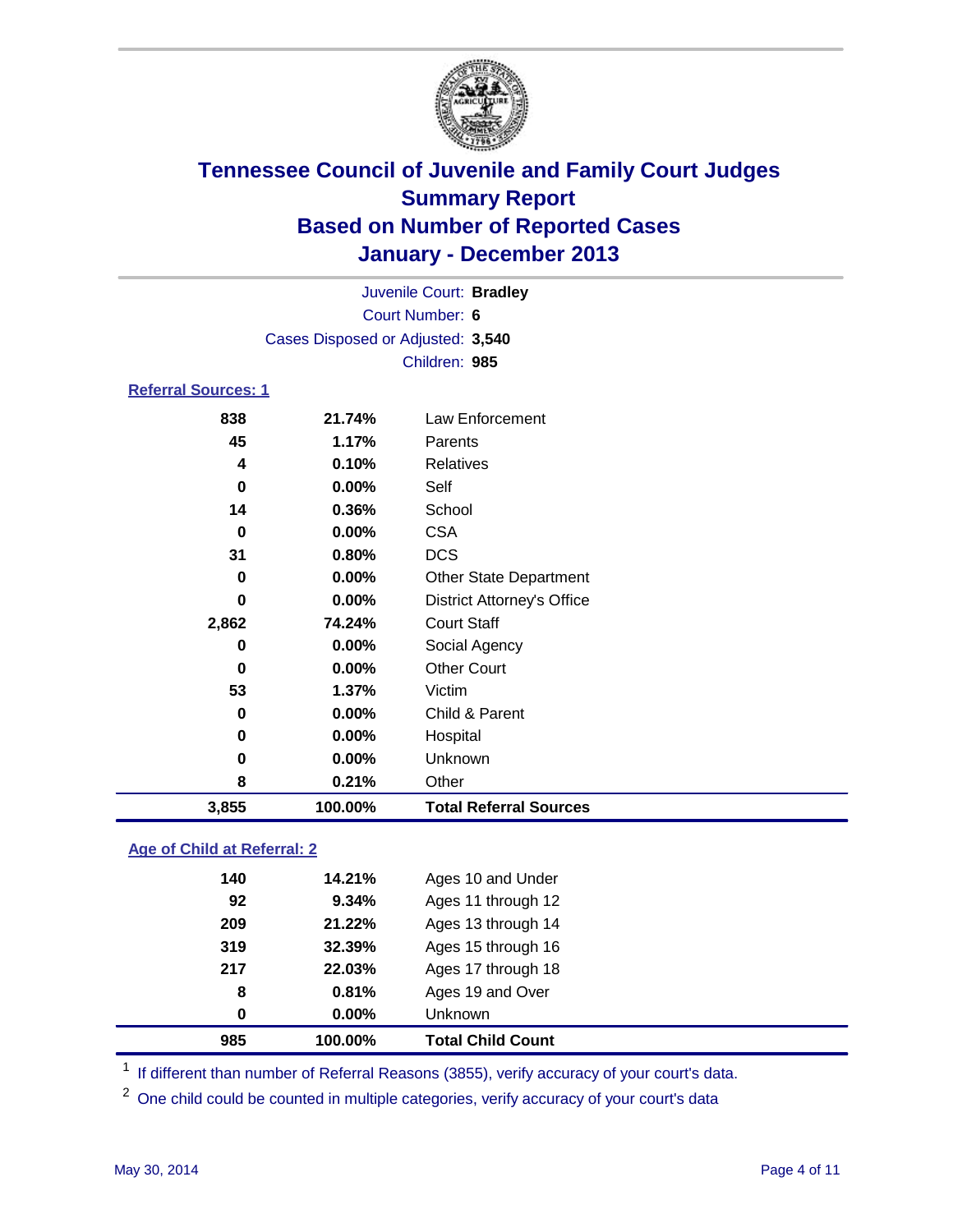

|                                         |                                   | Juvenile Court: Bradley  |
|-----------------------------------------|-----------------------------------|--------------------------|
|                                         |                                   | Court Number: 6          |
|                                         | Cases Disposed or Adjusted: 3,540 |                          |
|                                         |                                   | Children: 985            |
| Sex of Child: 1                         |                                   |                          |
| 644                                     | 65.38%                            | Male                     |
| 341                                     | 34.62%                            | Female                   |
| $\bf{0}$                                | 0.00%                             | Unknown                  |
| 985                                     | 100.00%                           | <b>Total Child Count</b> |
| Race of Child: 1                        |                                   |                          |
| 877                                     | 89.04%                            | White                    |
| 58                                      | 5.89%                             | African American         |
| $\bf{0}$                                | 0.00%                             | Native American          |
| 0                                       | 0.00%                             | Asian                    |
| 30                                      | 3.05%                             | Mixed                    |
| 20                                      | 2.03%                             | Unknown                  |
| 985                                     | 100.00%                           | <b>Total Child Count</b> |
| <b>Hispanic Origin: 1</b>               |                                   |                          |
| 47                                      | 4.77%                             | Yes                      |
| 928                                     | 94.21%                            | No                       |
| 10                                      | 1.02%                             | Unknown                  |
| 985                                     | 100.00%                           | <b>Total Child Count</b> |
| <b>School Enrollment of Children: 1</b> |                                   |                          |
| 972                                     | 98.68%                            | Yes                      |
| 12                                      | 1.22%                             | <b>No</b>                |
| 1                                       | 0.10%                             | Unknown                  |
| 985                                     | 100.00%                           | <b>Total Child Count</b> |

One child could be counted in multiple categories, verify accuracy of your court's data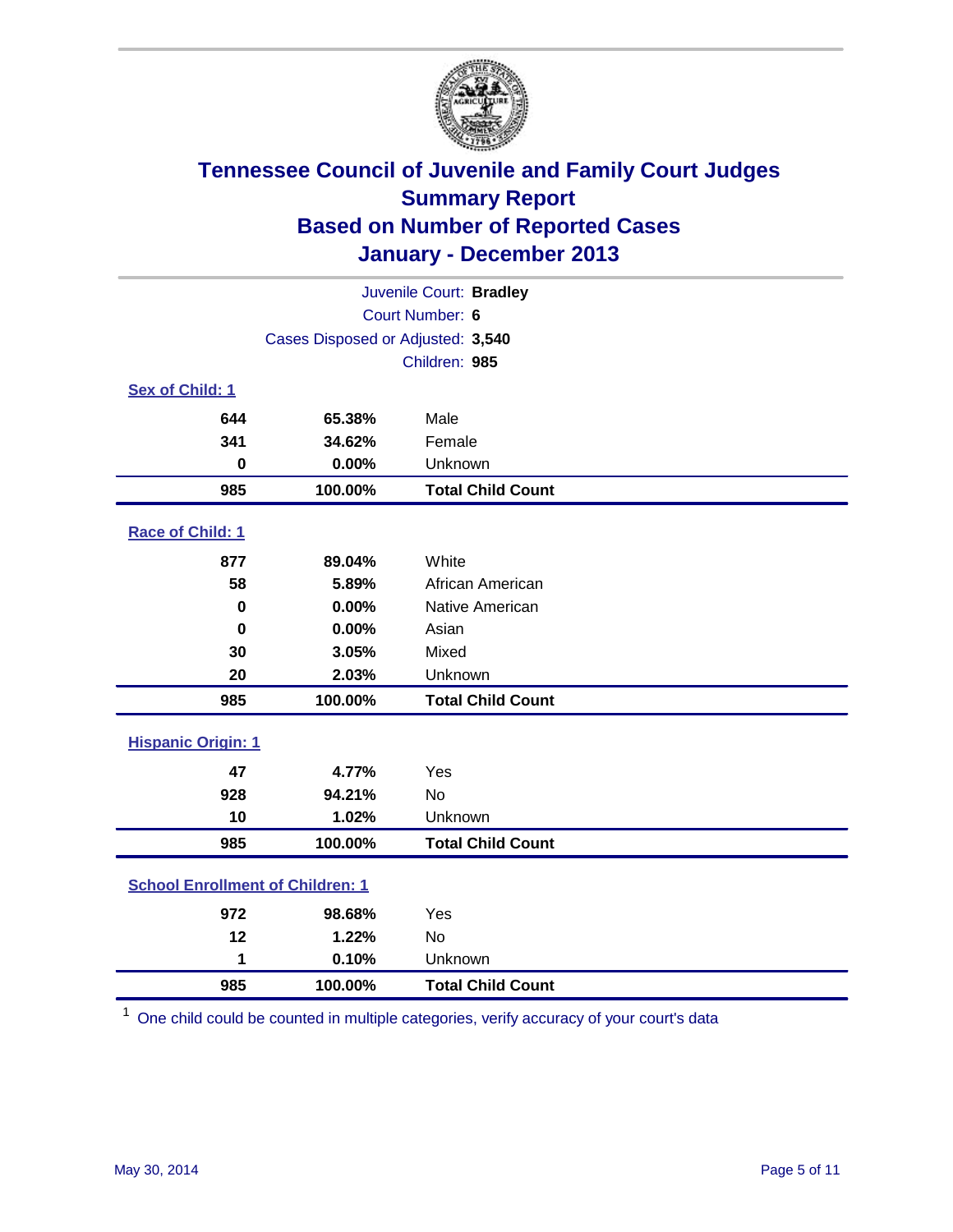

Court Number: **6** Juvenile Court: **Bradley** Cases Disposed or Adjusted: **3,540** Children: **985**

### **Living Arrangement of Child at Time of Referral: 1**

| 985          | 100.00%  | <b>Total Child Count</b>     |  |
|--------------|----------|------------------------------|--|
| 15           | 1.52%    | Other                        |  |
| 0            | $0.00\%$ | Unknown                      |  |
| 1            | 0.10%    | Independent                  |  |
| 0            | $0.00\%$ | In an Institution            |  |
| 4            | 0.41%    | In a Residential Center      |  |
| 4            | 0.41%    | In a Group Home              |  |
| 19           | $1.93\%$ | With Foster Family           |  |
| $\mathbf{2}$ | 0.20%    | With Adoptive Parents        |  |
| 69           | 7.01%    | <b>With Relatives</b>        |  |
| 116          | 11.78%   | With Father                  |  |
| 529          | 53.71%   | With Mother                  |  |
| 41           | 4.16%    | With Mother and Stepfather   |  |
| 4            | 0.41%    | With Father and Stepmother   |  |
| 181          | 18.38%   | With Both Biological Parents |  |
|              |          |                              |  |

#### **Type of Detention: 2**

| 3,540 | 100.00%  | <b>Total Detention Count</b> |  |
|-------|----------|------------------------------|--|
| 0     | 0.00%    | Other                        |  |
| 3,280 | 92.66%   | Does Not Apply               |  |
| 0     | $0.00\%$ | <b>Unknown</b>               |  |
| 0     | $0.00\%$ | <b>Psychiatric Hospital</b>  |  |
| 0     | 0.00%    | Jail - No Separation         |  |
| 2     | 0.06%    | Jail - Partial Separation    |  |
| 0     | 0.00%    | Jail - Complete Separation   |  |
| 258   | 7.29%    | Juvenile Detention Facility  |  |
| 0     | $0.00\%$ | Non-Secure Placement         |  |
|       |          |                              |  |

<sup>1</sup> One child could be counted in multiple categories, verify accuracy of your court's data

<sup>2</sup> If different than number of Cases (3540) verify accuracy of your court's data.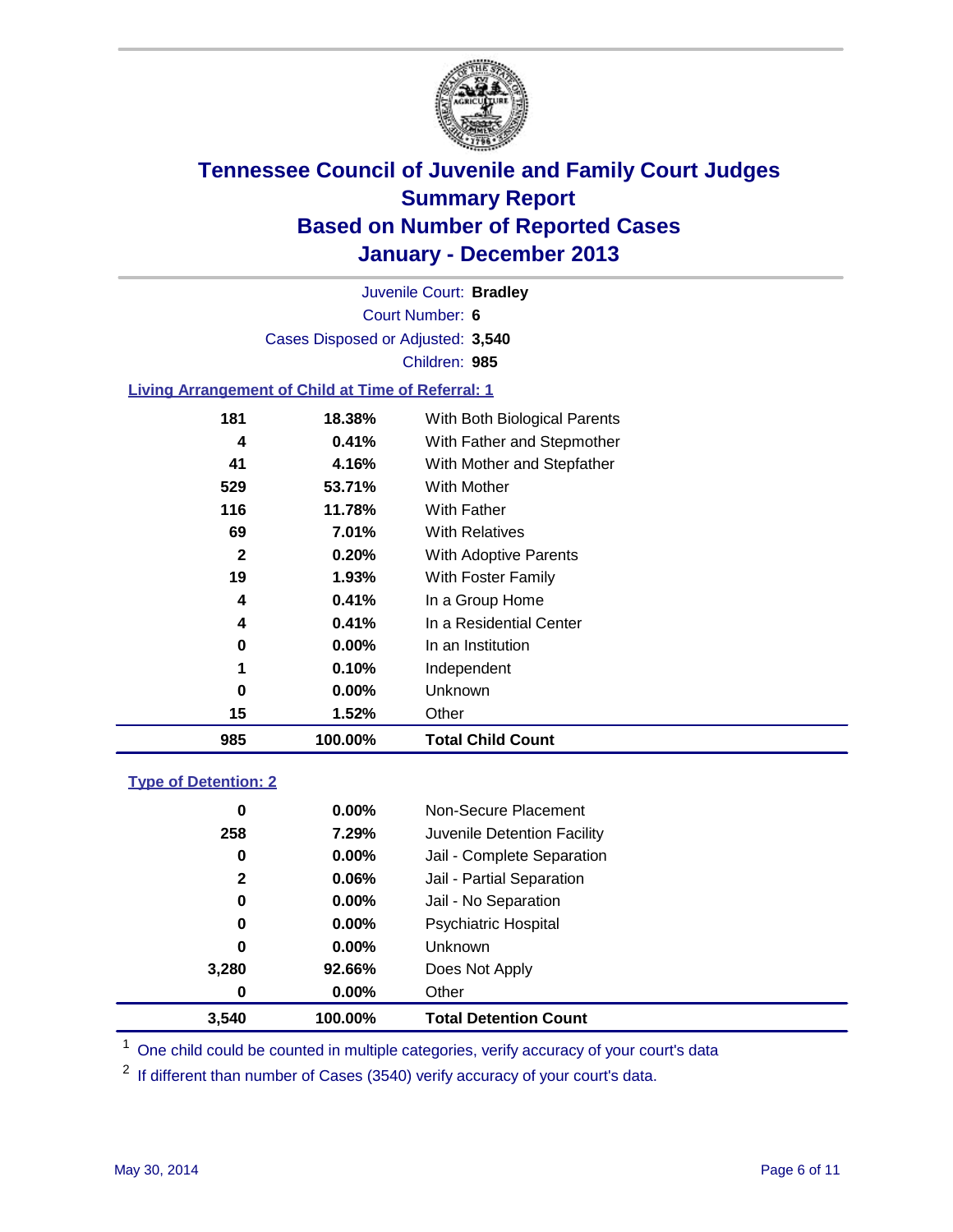

|                                                    |                                   | Juvenile Court: Bradley              |
|----------------------------------------------------|-----------------------------------|--------------------------------------|
|                                                    |                                   | Court Number: 6                      |
|                                                    | Cases Disposed or Adjusted: 3,540 |                                      |
|                                                    |                                   | Children: 985                        |
| <b>Placement After Secure Detention Hearing: 1</b> |                                   |                                      |
| 157                                                | 4.44%                             | Returned to Prior Living Arrangement |
| 97                                                 | 2.74%                             | Juvenile Detention Facility          |
| $\bf{0}$                                           | 0.00%                             | Jail                                 |
| 8                                                  | 0.23%                             | Shelter / Group Home                 |
| $\overline{\mathbf{2}}$                            | 0.06%                             | <b>Foster Family Home</b>            |
| $\bf{0}$                                           | 0.00%                             | Psychiatric Hospital                 |
| 0                                                  | 0.00%                             | Unknown                              |
| 3,276                                              | 92.54%                            | Does Not Apply                       |
| $\bf{0}$                                           | 0.00%                             | Other                                |
| 3,540                                              | 100.00%                           | <b>Total Placement Count</b>         |
| <b>Intake Actions: 2</b>                           |                                   |                                      |
|                                                    |                                   |                                      |
| 1,333                                              | 34.58%                            | <b>Petition Filed</b>                |
| 0                                                  | 0.00%                             | <b>Motion Filed</b>                  |
| 0                                                  | 0.00%                             | <b>Citation Processed</b>            |
| U                                                  | 0.00%                             | Notification of Paternity Processed  |
| 2,503                                              | 64.93%                            | Scheduling of Judicial Review        |
| $\bf{0}$                                           | 0.00%                             | Scheduling of Administrative Review  |
| 0                                                  | 0.00%                             | Scheduling of Foster Care Review     |
| $\bf{0}$                                           | 0.00%                             | Unknown                              |
| 8                                                  | 0.21%                             | Does Not Apply                       |
| 11                                                 | 0.29%                             | Other                                |
| 3,855                                              | 100.00%                           | <b>Total Intake Count</b>            |

<sup>1</sup> If different than number of Cases (3540) verify accuracy of your court's data.

 $2$  If different than number of Referral Reasons (3855), verify accuracy of your court's data.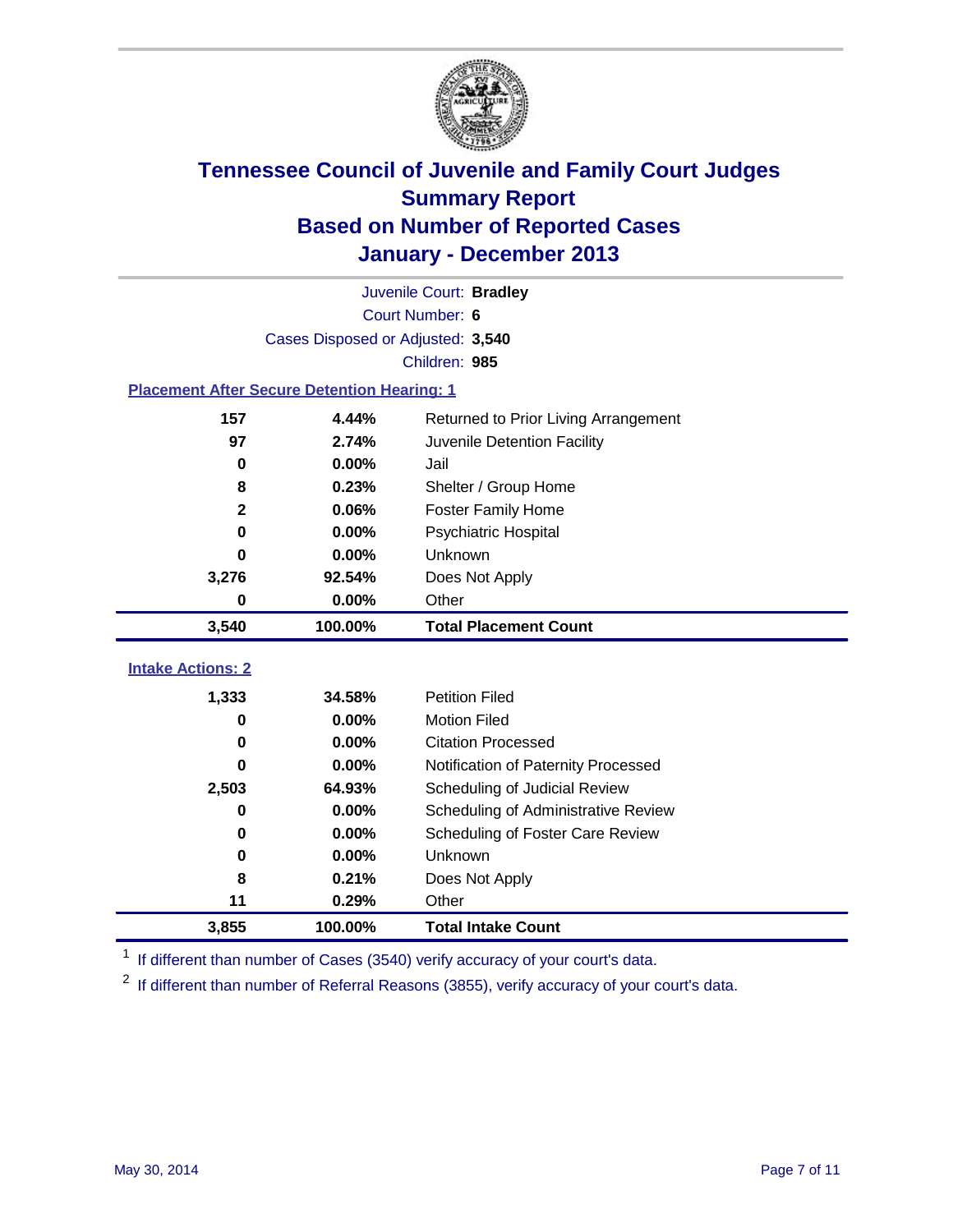

Court Number: **6** Juvenile Court: **Bradley** Cases Disposed or Adjusted: **3,540** Children: **985**

### **Last Grade Completed by Child: 1**

| 985 | 100.00% | <b>Total Child Count</b> |
|-----|---------|--------------------------|
| 0   | 0.00%   | Other                    |
| 1   | 0.10%   | Unknown                  |
| 0   | 0.00%   | Never Attended School    |
| 4   | 0.41%   | Graduated                |
| 0   | 0.00%   | <b>GED</b>               |
| 0   | 0.00%   | Non-Graded Special Ed    |
| 12  | 1.22%   | 12th Grade               |
| 125 | 12.69%  | 11th Grade               |
| 184 | 18.68%  | 10th Grade               |
| 200 | 20.30%  | 9th Grade                |
| 109 | 11.07%  | 8th Grade                |
| 74  | 7.51%   | 7th Grade                |
| 98  | 9.95%   | 6th Grade                |
| 33  | 3.35%   | 5th Grade                |
| 31  | 3.15%   | 4th Grade                |
| 25  | 2.54%   | 3rd Grade                |
| 18  | 1.83%   | 2nd Grade                |
| 26  | 2.64%   | 1st Grade                |
| 44  | 4.47%   | Kindergarten             |
| 1   | 0.10%   | Preschool                |
| 0   | 0.00%   | Too Young for School     |

| <b>Enrolled in Special Education: 1</b> |  |
|-----------------------------------------|--|
|                                         |  |

| 985 | 100.00%  | <b>Total Child Count</b> |  |
|-----|----------|--------------------------|--|
| 0   | $0.00\%$ | <b>Unknown</b>           |  |
| 929 | 94.31%   | No                       |  |
| 56  | 5.69%    | Yes                      |  |
|     |          |                          |  |

One child could be counted in multiple categories, verify accuracy of your court's data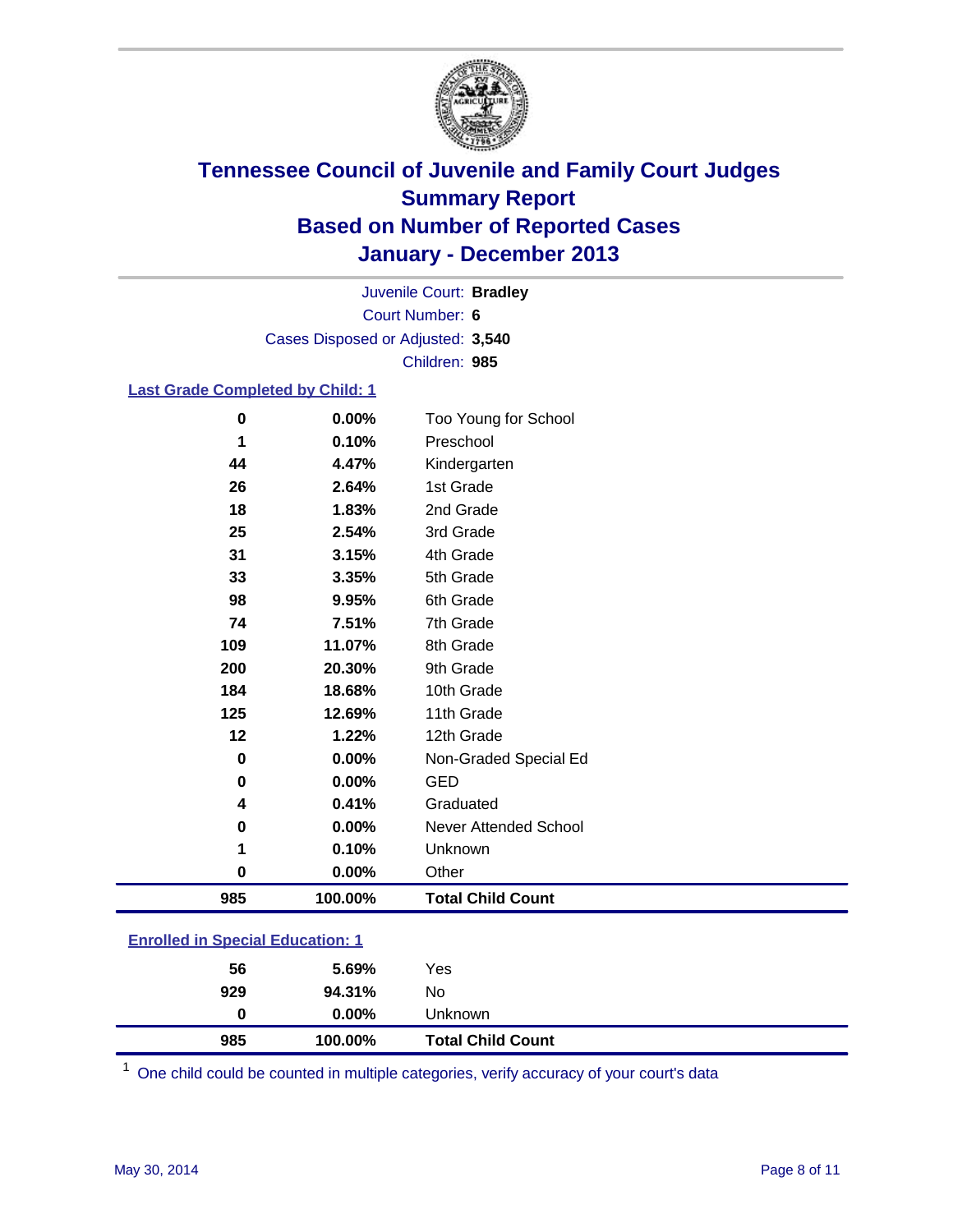

|                              |                                   | Juvenile Court: Bradley   |
|------------------------------|-----------------------------------|---------------------------|
|                              |                                   | Court Number: 6           |
|                              | Cases Disposed or Adjusted: 3,540 |                           |
|                              |                                   | Children: 985             |
| <b>Action Executed By: 1</b> |                                   |                           |
| 1,369                        | 35.51%                            | Judge                     |
| 2,486                        | 64.49%                            | Magistrate                |
| 0                            | $0.00\%$                          | <b>YSO</b>                |
| 0                            | $0.00\%$                          | Other                     |
| 0                            | 0.00%                             | Unknown                   |
| 3,855                        | 100.00%                           | <b>Total Action Count</b> |

### **Formal / Informal Actions: 1**

| 281   | 7.29%    | Dismissed                                        |
|-------|----------|--------------------------------------------------|
| 20    | 0.52%    | Retired / Nolle Prosequi                         |
| 107   | 2.78%    | <b>Complaint Substantiated Delinquent</b>        |
|       | 0.03%    | <b>Complaint Substantiated Status Offender</b>   |
| 18    | 0.47%    | <b>Complaint Substantiated Dependent/Neglect</b> |
| 0     | $0.00\%$ | <b>Complaint Substantiated Abused</b>            |
| 0     | $0.00\%$ | <b>Complaint Substantiated Mentally III</b>      |
| 0     | $0.00\%$ | Informal Adjustment                              |
| 385   | $9.99\%$ | <b>Pretrial Diversion</b>                        |
| 0     | 0.00%    | <b>Transfer to Adult Court Hearing</b>           |
|       | 0.03%    | Charges Cleared by Transfer to Adult Court       |
| 0     | $0.00\%$ | <b>Special Proceeding</b>                        |
| 0     | $0.00\%$ | <b>Review Concluded</b>                          |
| 3,040 | 78.86%   | Case Held Open                                   |
| 2     | 0.05%    | Other                                            |
| 0     | $0.00\%$ | <b>Unknown</b>                                   |
| 3,855 | 100.00%  | <b>Total Action Count</b>                        |

<sup>1</sup> If different than number of Referral Reasons (3855), verify accuracy of your court's data.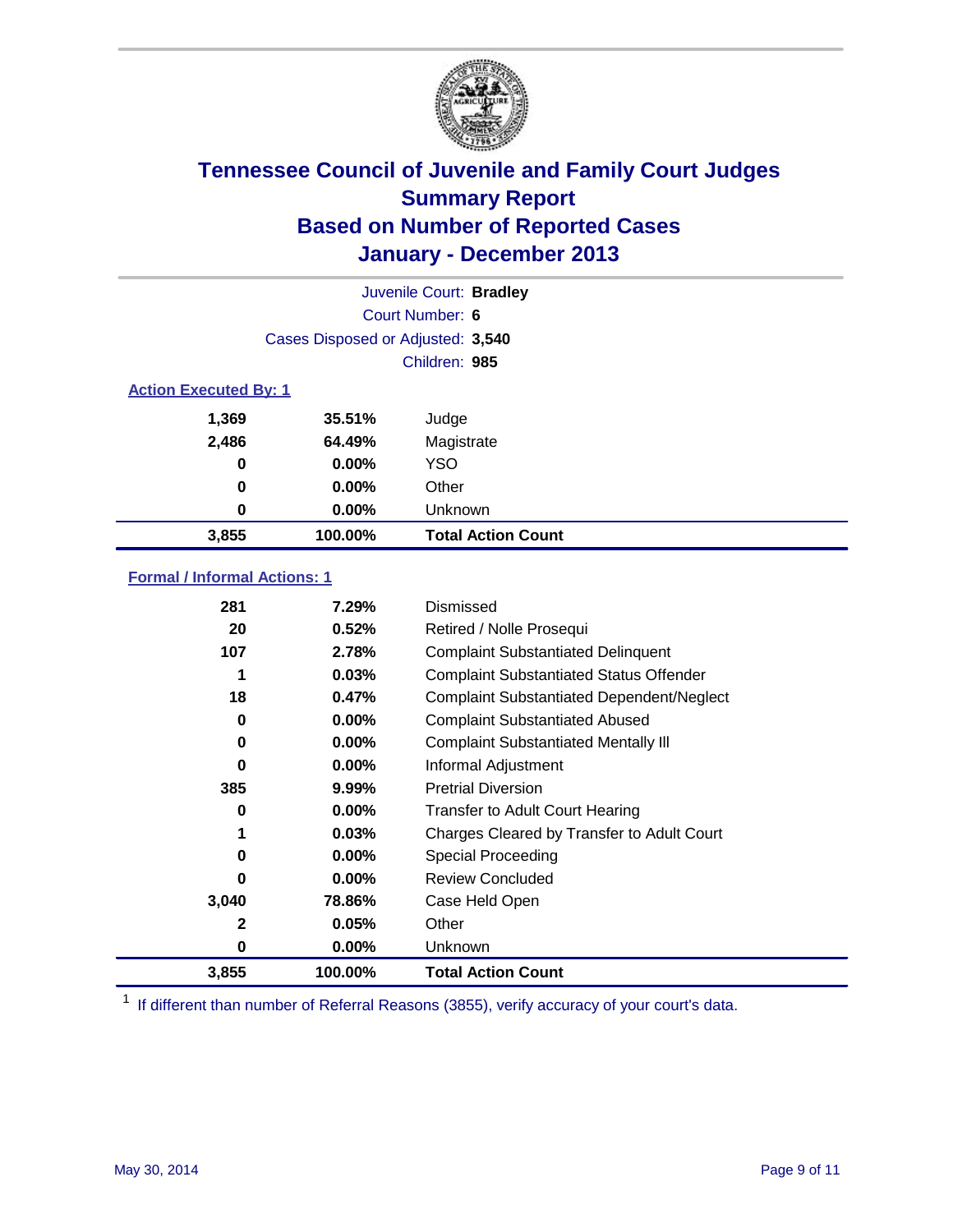

|                       |                                   | Juvenile Court: Bradley                               |
|-----------------------|-----------------------------------|-------------------------------------------------------|
|                       |                                   | Court Number: 6                                       |
|                       | Cases Disposed or Adjusted: 3,540 |                                                       |
|                       |                                   | Children: 985                                         |
| <b>Case Outcomes:</b> |                                   | There can be multiple outcomes for one child or case. |
| 299                   | 5.64%                             | <b>Case Dismissed</b>                                 |
| 386                   | 7.28%                             | Case Retired or Nolle Prosequi                        |
| 52                    | 0.98%                             | Warned / Counseled                                    |
| 2,621                 | 49.46%                            | Held Open For Review                                  |
| 126                   | 2.38%                             | Supervision / Probation to Juvenile Court             |
| 0                     | 0.00%                             | <b>Probation to Parents</b>                           |
| 0                     | 0.00%                             | Referral to Another Entity for Supervision / Service  |
| 356                   | 6.72%                             | Referred for Mental Health Counseling                 |
| 100                   | 1.89%                             | Referred for Alcohol and Drug Counseling              |
| 3                     | 0.06%                             | Referred to Alternative School                        |
| 0                     | 0.00%                             | Referred to Private Child Agency                      |
| 1                     | 0.02%                             | Referred to Defensive Driving School                  |
| 0                     | 0.00%                             | Referred to Alcohol Safety School                     |
| 20                    | 0.38%                             | Referred to Juvenile Court Education-Based Program    |
| 1                     | 0.02%                             | Driver's License Held Informally                      |
| 0                     | 0.00%                             | <b>Voluntary Placement with DMHMR</b>                 |
| 0                     | 0.00%                             | <b>Private Mental Health Placement</b>                |
| 0                     | 0.00%                             | <b>Private MR Placement</b>                           |
| 382                   | 7.21%                             | Placement with City/County Agency/Facility            |
| 0                     | 0.00%                             | Placement with Relative / Other Individual            |
| 11                    | 0.21%                             | Fine                                                  |
| 104                   | 1.96%                             | <b>Public Service</b>                                 |
| 35                    | 0.66%                             | Restitution                                           |
| 0                     | 0.00%                             | <b>Runaway Returned</b>                               |
| 263                   | 4.96%                             | No Contact Order                                      |
| 0                     | 0.00%                             | Injunction Other than No Contact Order                |
| 2                     | 0.04%                             | <b>House Arrest</b>                                   |
| 316                   | 5.96%                             | <b>Court Defined Curfew</b>                           |
| 0                     | 0.00%                             | Dismissed from Informal Adjustment                    |
| 0                     | 0.00%                             | <b>Dismissed from Pretrial Diversion</b>              |
| 1                     | 0.02%                             | Released from Probation                               |
| 0                     | 0.00%                             | <b>Transferred to Adult Court</b>                     |
| $\mathbf 0$           | $0.00\%$                          | <b>DMHMR Involuntary Commitment</b>                   |